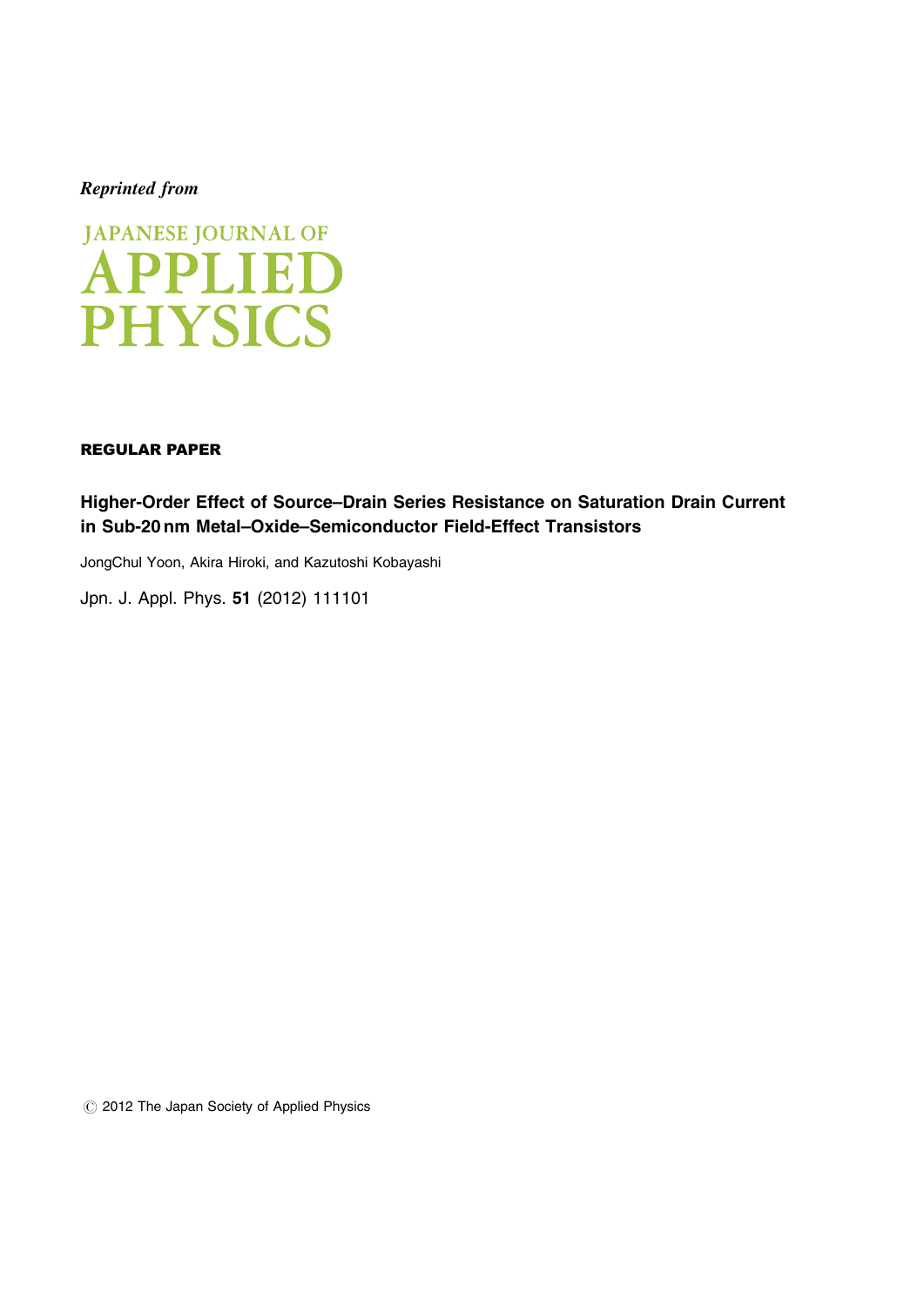Japanese Journal of Applied Physics 51 (2012) 111101

http://dx.doi.org/[10.1143/JJAP.51.111101](http://dx.doi.org/10.1143/JJAP.51.111101)

# Higher-Order Effect of Source–Drain Series Resistance on Saturation Drain Current in Sub-20 nm Metal–Oxide–Semiconductor Field-Effect Transistors

JongChul Yoon , Akira Hiroki, and Kazutoshi Kobayashi

Graduate School of Science and Technology, Kyoto Institute of Technology, Kyoto 606-8585, Japan

Received June 21, 2012; revised July 31, 2012; accepted August 25, 2012; published online October 24, 2012

The saturation drain current including a higher-order effect of series resistance is investigated in sub-20 nm metal–oxide–semiconductor fieldeffect transistors (MOSFETs). The reduction in current by the resistance is calculated using a derived analytical current model. As a result, the reduction rate increases from 15.8 to 24.0% as the gate length decreases from 32 to 18 nm. Ratios of the Nth-order term to the sum of all absolute order terms are calculated. As the gate length decreases, the effect of higher-order terms becomes important for analyzing the effect of the series resistance. Normalized expansion components of the higher-order resistance-effect are compared with the reduction rate to determine the physical reasons for the reduction increase. We find that the ratio of the source resistance to the channel resistance is the dominant factor in device design and development for sub-20 nm MOSFETs. @ 2012 The Japan Society of Applied Physics

#### 1. Introduction

As the gate length shrinks into sub-20 nm regions, metal– oxide–semiconductor field-effect transistor (MOSFET) structures have been changed from simple planar bulk MOSFETs to fully depleted silicon-on-insulator (FD SOI) and multigate (MG) MOSFETs to control the short-channel effects.<sup>[1,2\)](#page-5-0)</sup> In the traditional planar bulk MOSFETs, extended source and drain regions with shallow junction and higher doping concentrations have been used to prevent not only the short-channel effects but also the increase in sheet resistance.[3\)](#page-5-0) The extended source and drain series resistance was modeled in an early study of Kim et  $al^{(4,5)}$  $al^{(4,5)}$  $al^{(4,5)}$ . In the ultrathin body and buried-oxide FD SOI and MG MOSFETs, the resistance of the extended regions becomes high with the thinning of body regions. $6-8$ ) This problem was discussed by using an analytical resistance model based on understanding $\frac{8}{9}$  of the resistance behavior in advanced MOSFETs.<sup>[9\)](#page-5-0)</sup> Low series resistance is required for complementary metal oxide semiconductor (CMOS) technology to keep up with downscaling.<sup>[10–12\)](#page-5-0)</sup> In device design and development for advanced MOSFETs, drain current reduction due to the series resistance becomes a critical issue as CMOS technologies are scaled deeper into the nanoscale regime. $8,9,13,14$ ) As one of the solutions, improving the drain current has been researched by improving the carrier mobility and the gate oxide capacitance. The mobility in the channel region is improved by adopting strained body<sup>[15,16\)](#page-5-0)</sup> and high-mobility materials.[17,18\)](#page-5-0) Gate oxide capacitance is enhanced by using high-k materials<sup>[19\)](#page-5-0)</sup> as the gate oxide.

In drain current modeling, analytical current models including the effect of the resistance have some advantages over circuit simulations. The analytical current models explicitly describe the relationships between physical parameters and MOSFET performance. Actually, an analytical current model that incorporated the impact of the series resistance was proposed to evaluate the capability of FD SOI for deep submicron technology.<sup>[20\)](#page-5-0)</sup> A saturation current model was proposed by the 1st-order Taylor expansion for lightly doped drain (LDD) MOSFETs. $^{21,22)}$  $^{21,22)}$  $^{21,22)}$  The improved model includes effects of self-heating and velocity overshoot by Roldán et al.<sup>[23\)](#page-5-0)</sup> For 65 and 32 nm CMOS technologies, a simple semiempirical current model was researched by using



Fig. 1. Equivalent circuit including the intrinsic MOSFET and the series resistance.

several physical parameters. $^{24)}$  $^{24)}$  $^{24)}$  However, no suitable analytical model for sub-20 nm MOSFETs has been researched. The model is necessary to analyze a higher-order effect of the series resistance.

In this work, we investigate a reduction in saturation drain current by the source and drain series resistance in the sub-20 nm technology node. An analytical saturation drain current model including an effect of higher-order terms of the series resistance is derived to improve the accuracy of the model and understand the physical meaning of the effect of higher-order terms. We describe model parameters of sub-20 nm MOSFETs and simulation methods. The reduction rate of the saturation drain current owing to the effect of the series resistance is calculated by using the derived analytical current model. An effect of higher-order terms of the saturation drain current and the relationships between physical parameters and the current reduction are discussed.

### 2. Analytical Saturation Drain Current Model

The effect of the series resistance is examined using an equivalent circuit in Fig. 1. The equivalent circuit consists of an intrinsic MOSFET, a source resistance, and a drain resistance as the series resistance. The drain current flows through the drain resistance, the channel, and the source resistance. At that time, a voltage drop occurs owing to the resistances. Therefore, internal voltages  $(V'_{GS}, V'_{DS})$  are given  $bv^{25-27}$ 

$$
V'_{\rm GS} = V_{\rm GS} - I_{\rm D} \cdot R_{\rm S},\tag{1}
$$

$$
V'_{\rm DS} = V_{\rm DS} - I_{\rm D} \cdot (R_{\rm S} + R_{\rm D}),\tag{2}
$$

E-mail address: d0821005@edu.kit.ac.jp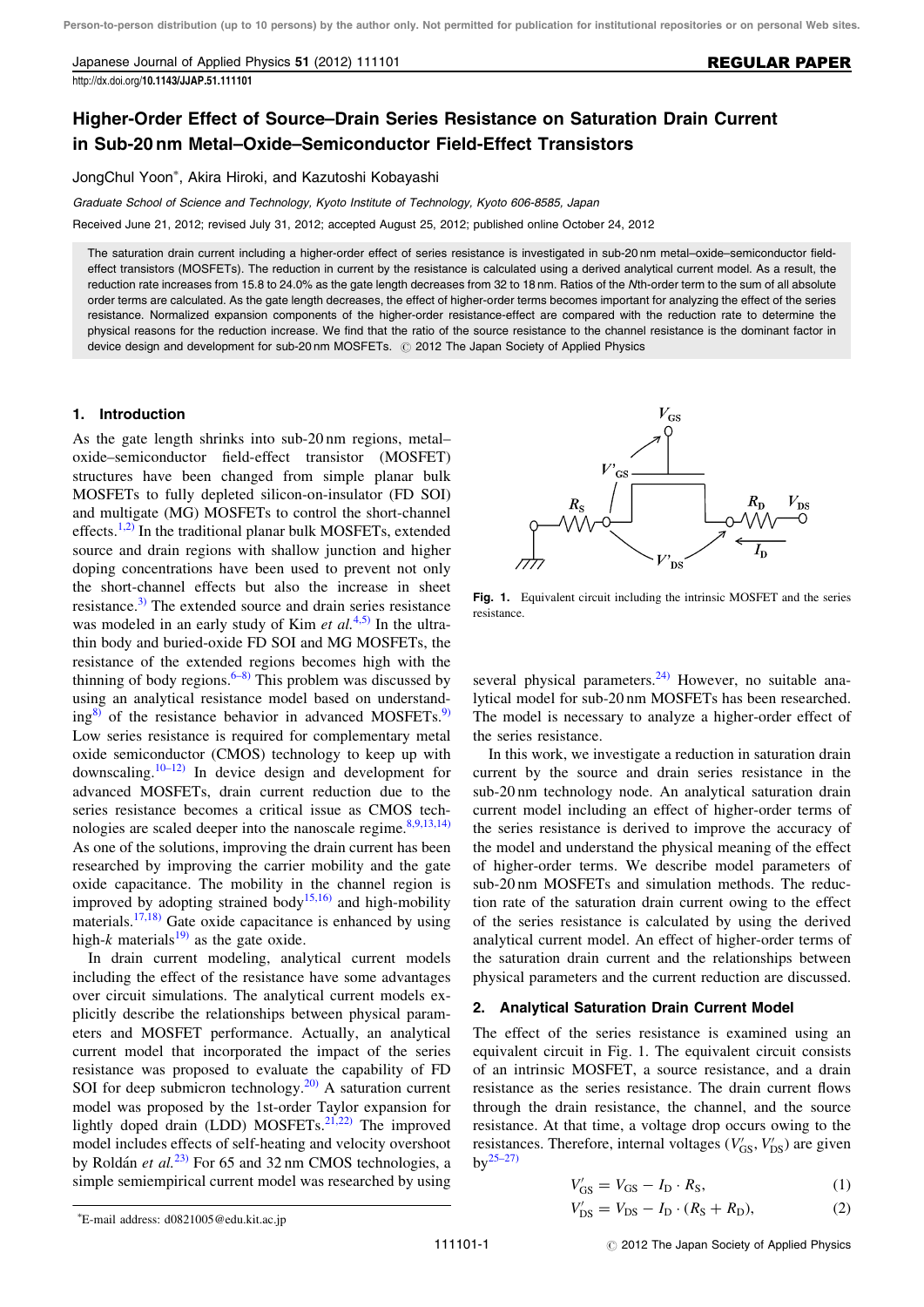#### Jpn. J. Appl. Phys. 51 (2012) 111101 J. Yoon et al. 3. J. Yoon et al.

where  $R<sub>S</sub>$  and  $R<sub>D</sub>$  are the source and drain resistances per unit gate width, respectively. When the intrinsic MOSFET operates in the saturation region, the drain current equation is used as follows:[28,29\)](#page-5-0)

$$
I_{\text{Dsat0}} = \frac{1}{2} \mu_{\text{eff}} C_{\text{ox}} \frac{(V'_{\text{GS}} - V_{\text{th,on}})^2 E_{\text{c}}}{(V'_{\text{GS}} - V_{\text{th,on}}) + L_{\text{el}} E_{\text{c}} (1 + d)},
$$
 (3)

$$
E_{\rm c} = 2 \frac{\nu_{\rm sat}}{\mu_{\rm eff}},\tag{4}
$$

$$
d = \frac{qN_{\rm ch}\sqrt{2\varepsilon_{\rm s}(2\varphi_{\rm F} - V_{\rm b})/qN_{\rm ch}}}{2C_{\rm ox}(2\varphi_{\rm F} - V_{\rm b})},\tag{5}
$$

where  $I_{\text{Dsat0}}$  is the saturation drain current per unit gate width when  $R_S = R_D = 0 \Omega \mu m$ ,  $\mu_{eff}$  is the effective mobility,  $C_{ox}$  is the gate capacitance per unit area,  $V_{th,on}$  is the threshold voltage at the on-state,  $E_c$  is the critical electric field, and  $L_{el}$  is the effective channel length. In eq. (4), the electron saturation velocity  $v_{\text{sat}}$  is assumed to be a constant  $(= 1.1 \times 10^7 \text{ cm/s})$ , and the effective mobility is assumed as a function of effective field. The saturation current does not depend on the drain voltage because the effect of channel length modulation is assumed to be negligible.  $N_{ch}$  is the channel doping concentration,  $V<sub>b</sub>$  is the applied substrate voltage, and  $\varphi_F$  is the quasi-Fermi potential in electron volts. From eq. (1), the saturation drain current is reduced by the gate-voltage drop  $(I_{\text{Dsat}} \cdot R_{\text{S}})$  because of the source resistance. The saturation current equation solved by using the quadratic formula can be expressed as follows:

$$
I_{\text{Dsat}} = \frac{-B - \sqrt{B^2 - 4AC}}{2A},\tag{6}
$$

$$
A = \frac{1}{2} \mu_{\rm eff} C_{\rm ox} E_{\rm c} R_{\rm S}^2 + R_{\rm S},\tag{7}
$$

$$
B = -[V_{\rm gt} + L_{\rm el}E_{\rm c}(1+d) + \mu_{\rm eff}C_{\rm ox}E_{\rm c}R_{\rm S}V_{\rm gt}],
$$
 (8)

$$
C = \frac{1}{2} \mu_{\text{eff}} C_{\text{ox}} E_{\text{c}} V_{\text{gt}}^2,\tag{9}
$$

where  $V_{gt}$  is the overdrive voltage ( $V_{GS} - V_{th,on}$ ) and  $I_{Dsat}$ is the saturation drain current per unit gate width including the effect of the series resistance. Equation (6) becomes complicated owing to the fact that it contains a root term. To analyze the physical meaning from the complicated form of  $I_{\text{Dsat}}$ , the Taylor expansion is used.  $I_{\text{Dsat}}$  including the higher-order terms of  $R<sub>S</sub>$  can be rewritten as follows:

$$
I_{\text{Dsat}} = I_{\text{Dsat0}}[1 + a_1 R_S + a_2 R_S^2 + a_3 R_S^3 + a_4 R_S^4 + O(R_S^5)],
$$
\n(10)

$$
a_1 = I_{\text{Dsat0}} \left( \frac{\alpha - 2}{V_{\text{gt}}} \right),\tag{11}
$$

$$
a_2 = I_{\text{Dsat}}^2 \left( \frac{2\alpha^2 - 6\alpha + 5}{V_{\text{gt}}^2} \right),\tag{12}
$$

$$
a_3 = I_{\text{Dsat0}}^3 \left( \frac{5\alpha^3 - 20\alpha^2 + 28\alpha - 14}{V_{\text{gt}}^3} \right),\tag{13}
$$

$$
a_4 = I_{\text{Dsat0}}^4 \left( \frac{14\alpha^4 - 70\alpha^3 + 135\alpha^2 - 120\alpha + 42}{V_{\text{gt}}^4} \right), \quad (14)
$$

$$
\alpha = \frac{V_{gt}}{V_{gt} + L_{el}E_c(1+d)}.\tag{15}
$$

Equation (10) is the 4th-order approximated analytical current model. A 1st-order approximation of eq. (6) is iden-

Table I. Values of the parameters used in the simulated devices.

| $L_{\rm g}$        | (nm)                       | 32    | 28    | 25    | 22    | 20    | 18    |
|--------------------|----------------------------|-------|-------|-------|-------|-------|-------|
| $L_{\rm el}$       | (nm)                       | 21.6  | 19.2  | 17.5  | 16.4  | 15.1  | 13.4  |
| $R_{\rm S}$        | $(\Omega \cdot \mu m)$     | 95    | 95    | 95    | 95    | 95    | 95    |
| $C_{\rm ox}$       | $(fF/\mu m)$               | 18.8  | 23.9  | 25.9  | 27.9  | 30.6  | 30.8  |
| $\mu_{\rm eff}$    | $\rm (cm^2 V^{-1} s^{-1})$ | 491   | 581   | 557   | 607   | 585   | 582   |
| $E_c$              | (MV/cm)                    | 4.48  | 3.79  | 3.94  | 3.62  | 3.76  | 3.78  |
| $V_{dd}$           | (V)                        | 0.8   | 0.8   | 0.8   | 0.7   | 0.7   | 0.7   |
| $V_{\text{th}}$ on | (V)                        | 0.294 | 0.296 | 0.289 | 0.259 | 0.246 | 0.249 |
| $V_{\rm gt}$       | (V)                        | 0.506 | 0.504 | 0.511 | 0.441 | 0.454 | 0.456 |
| d                  |                            | 0.334 | 0.245 | 0.241 | 0.224 | 0.217 | 0.242 |

tical to the semiempirical saturation drain current model equation.<sup>[22\)](#page-5-0)</sup> Each term of eq.  $(10)$  can be divided into three components by using a channel resistance ( $R_{ch} = V_{dd}/I_{Dsat0}$ ) as follows:

$$
a_1 R_{\rm S} = \left(\frac{R_{\rm S}}{R_{\rm ch}}\right) \cdot \left(\frac{V_{\rm dd}}{V_{\rm gt}}\right) \cdot (\alpha - 2),\tag{16}
$$

$$
a_2 R_{\rm S}^2 = \left(\frac{R_{\rm S}}{R_{\rm ch}}\right)^2 \cdot \left(\frac{V_{\rm dd}}{V_{\rm gt}}\right)^2 \cdot (2\alpha^2 - 6\alpha + 5),\tag{17}
$$

$$
a_3 R_S^3 = \left(\frac{R_S}{R_{\rm ch}}\right)^3 \cdot \left(\frac{V_{\rm dd}}{V_{\rm gt}}\right)^3 \cdot (5\alpha^3 - 20\alpha^2 + 28\alpha - 14), \ (18)
$$

$$
a_4 R_S^4 = \left(\frac{R_S}{R_{ch}}\right)^4 \cdot \left(\frac{V_{dd}}{V_{gt}}\right)^4 \cdot (14\alpha^4 - 70\alpha^3 + 135\alpha^2 - 120\alpha + 42). \tag{19}
$$

We investigate the physical meaning of the components. The first components are ratios of the source resistance to the channel resistance. The second components are ratios of the supply voltage to the overdrive voltage. The third components are functions of  $V_{gt}$ ,  $L_{el}$ ,  $E_c$ , and d. As the degrees of terms increase, the degrees of the first and second components increase. We can obtain the explicit forms of the saturation current model including the effect of the series resistance.

#### 3. Simulation

To investigate the saturation drain current including the effect of the series resistance, the reduction rate of  $I_{\text{Dsat}}$  is calculated as a function of the gate length. The reduction rate of  $I_{\text{Dsat}}$  is defined as follows:

$$
\frac{|I_{\text{Dsat}} - I_{\text{Dsat0}}|}{I_{\text{Dsat0}}},\tag{20}
$$

where  $I_{\text{Dsat0}}$  is the saturation drain current without the effect of the series resistance calculated using eq. (3) and the saturation drain current including the resistance effect  $I_{\text{Dsat}}$  is calculated using eq. (6). Values of the parameters used in the simulated devices are shown in Table I.  $L_{\rm g}$  and  $V_{\rm dd}$  are chosen from the International Technology Roadmap for Semiconductors (ITRS) 2007.<sup>[30\)](#page-5-0)</sup> ITRS publishes annual reports focusing on various technologies, such as highperformance (HP) technology, low-standby-power (LSTP) technology, and low-operating-power (LOP) technology in the logical device technology. The supply voltages are 1.1, 1.0, and 0.8 V in HP, LSTP, and LOP technologies, respectively. In the LOP technology, the focus is on reduc-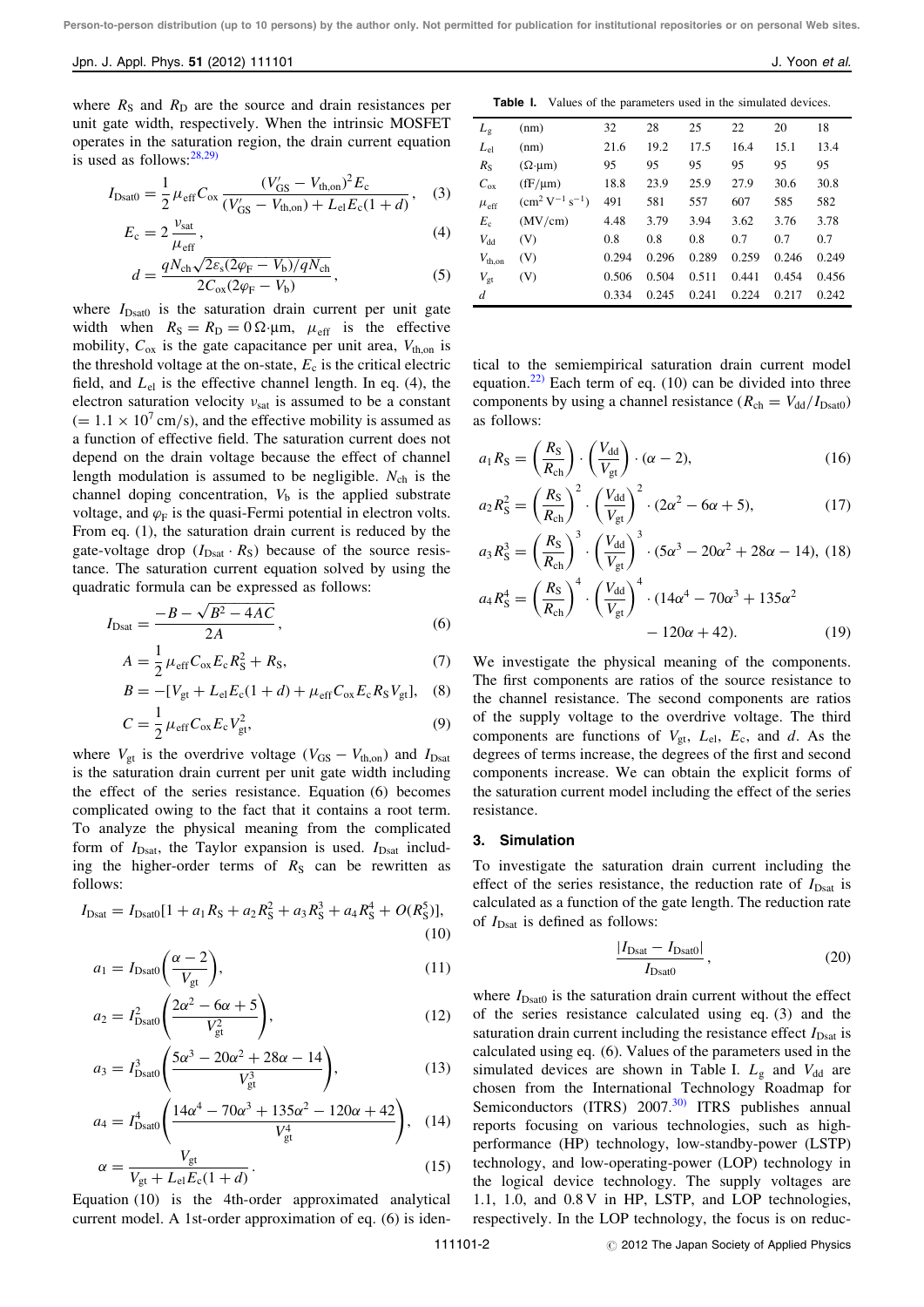

Fig. 2. Saturation drain current without the effect of the series resistance (squares) and saturation drain current including the effect (circles) as a function of the gate length.

ing operating power dissipation. To effectively reduce the power dissipation, the supply voltage is minimized. By decreasing the supply voltage, an increase in spreading resistance is induced. $31)$  The LOP technology is chosen in this simulation according to the minimum supply voltage. The source resistance per unit gate width is calculated under the assumption that  $R<sub>S</sub>$  is one-half of  $R<sub>SD</sub>$ .  $V<sub>gt</sub>$  is given by

$$
V_{gt} = V_{dd} - V_{th,on},\tag{21}
$$

$$
V_{\text{th,on}} = V_{\text{t,sat}} + 0.03,\tag{22}
$$

where  $V_{th,on}$  is the saturated threshold voltage used for on-state current calculation.  $V_{th,on}$  is modified by adding 0.03 V to a saturated threshold voltage  $V_{t, sat}$ .<sup>[32\)](#page-5-0)</sup> The saturated threshold voltage  $V_{t, sat}$  is used for the extrapolation of channel leakage current for  $V_{GS} = 0$  and  $V_{DS} = V_{dd}$ .  $L_{el}$ ,  $\mu_{\text{eff}}$ ,  $E_c$ , and d are calculated by using the MASTAR<sup>[32\)](#page-5-0)</sup> results. The model for the assessment of CMOS technologies and roadmaps (MASTAR) is an analytical model used in ITRS.  $C_{ox}$  is identical to the electronic gate-oxide capacitance  $C_{\text{ox}_\text{elec}}$  in the result of the MASTAR.

#### 4. Results

Figure 2 shows the results of  $I_{\text{Dsat0}}$  and  $I_{\text{Dsat}}$  calculated using eqs. (3) and (6) as a function of the gate length, respectively. Differences between  $I_{\text{Dsat0}}$  and  $I_{\text{Dsat}}$  increase from 131 to  $332 \mu A/\mu m$  as the gate length decreases from 32 to 18 nm. As the gate length decreases, both saturation drain currents increase except for the 22 nm MOSFET. The drain current of the 22 nm MOSFET decreases since the supply voltage changes from 0.8 to 0.7 V.

Figure 3 shows the reduction rate of  $I_{\text{Dsat}}$  described by eq. (20) as a function of the gate length. The reduction rate increases from 15.8 to 24.0% as the gate length decreases from 32 to 18 nm. As the gate length decreases from 32 to 28 nm, the reduction rate increases from 15.8 to 19.6%. The largest gap of the rates between generations is between 32 and 28 nm generations. For 18 and 20 nm MOSFETs, the rates are 24.0 and 23.8%, respectively. The rates are almost constant below 20 nm. The gate voltage drop depends on  $I_{\text{Dsat}}$  and  $R_{\text{S}}$ , as shown by eq. (1).  $R_{\text{S}}$  is 95  $\Omega$  um in the 18– 32 nm gate length range. Thus, the gate voltage drop and the



Fig. 3. Reduction rate by considering source–drain series resistance of  $I_{\text{Dest}}$  as a function of the gate length.

**Table II.** Calculated results of absolute Nth-order terms  $(a_N R_S^N)$ .

| $L_{\sigma}$ | $(nm)$ 32                                                     | 28 | 25 22 | 20 | - 18 |
|--------------|---------------------------------------------------------------|----|-------|----|------|
|              | $a_1 R_s$ $(\times 10^{-1})$ 1.88 2.44 2.65 2.85 3.14 3.17    |    |       |    |      |
|              | $a_2 R_s^2$ $(\times 10^{-2})$ 3.64 6.07 7.14 8.26 10.0 10.2  |    |       |    |      |
|              | $a_3 R_s^3$ $(\times 10^{-2})$ 0.709 1.51 1.93 2.40 3.20 3.26 |    |       |    |      |
|              | $a_4 R_s^4$ $(\times 10^{-3})$ 1.39 3.78 5.22 6.99 10.2       |    |       |    | 10.5 |

reduction rate depend on  $I_{\text{Dsat}}$ . The reduction rate should also decrease for the 22 nm MOSFET. By comparing Fig. 2 with Fig. 3, the current drop does not depend on only  $I_{\text{Dsat}}$ and  $R<sub>S</sub>$ .

To investigate the effect of higher-order terms, we calculated the absolute Nth-order terms using eqs. (16)– (19). The results of the Nth-order term are shown in Table II as a function of the gate length. The 1st- and 3rd-order terms have negative values. Using Table II, we calculated the ratio of the Nth-order term to the sum of all absolute order terms. The ratio is defined as

$$
\frac{|a_N R_S^N|}{\sum_{i=1}^4 |a_i R_S^i|}.
$$
 (23)

Figure 4 shows results of the ratio as a function of the gate length. The ratios of 1st-order terms decrease from 80.7 to 68.6% as the gate length decreases from 32 to 18 nm. The ratios of 2nd-order terms increase from 15.6 to 22.0% as the gate length decreases. The ratios of 3rd-order terms increase from 3.0 to 7.1% as the gate length decreases. In particular, for 2nd-order terms, the ratios are over 20% for 22 nm and below MOSFETs. As the gate length decreases, any effect of higher-order terms becomes important for analyzing the effect of the series resistance.

## 5. Discussion

To investigate the physical reasons underlying the reduction rate increase, expansion components of the Nth-order term are compared with the reduction rates. Table III shows the calculated expansion components of the Nth-order terms  $(a_N R_S^N)$ . Figure 5 shows the expansion components of the 1st-order term and the reduction rates as a function of the gate length. The expansion components are normalized by that of the 32 nm MOSFET. The normalized first component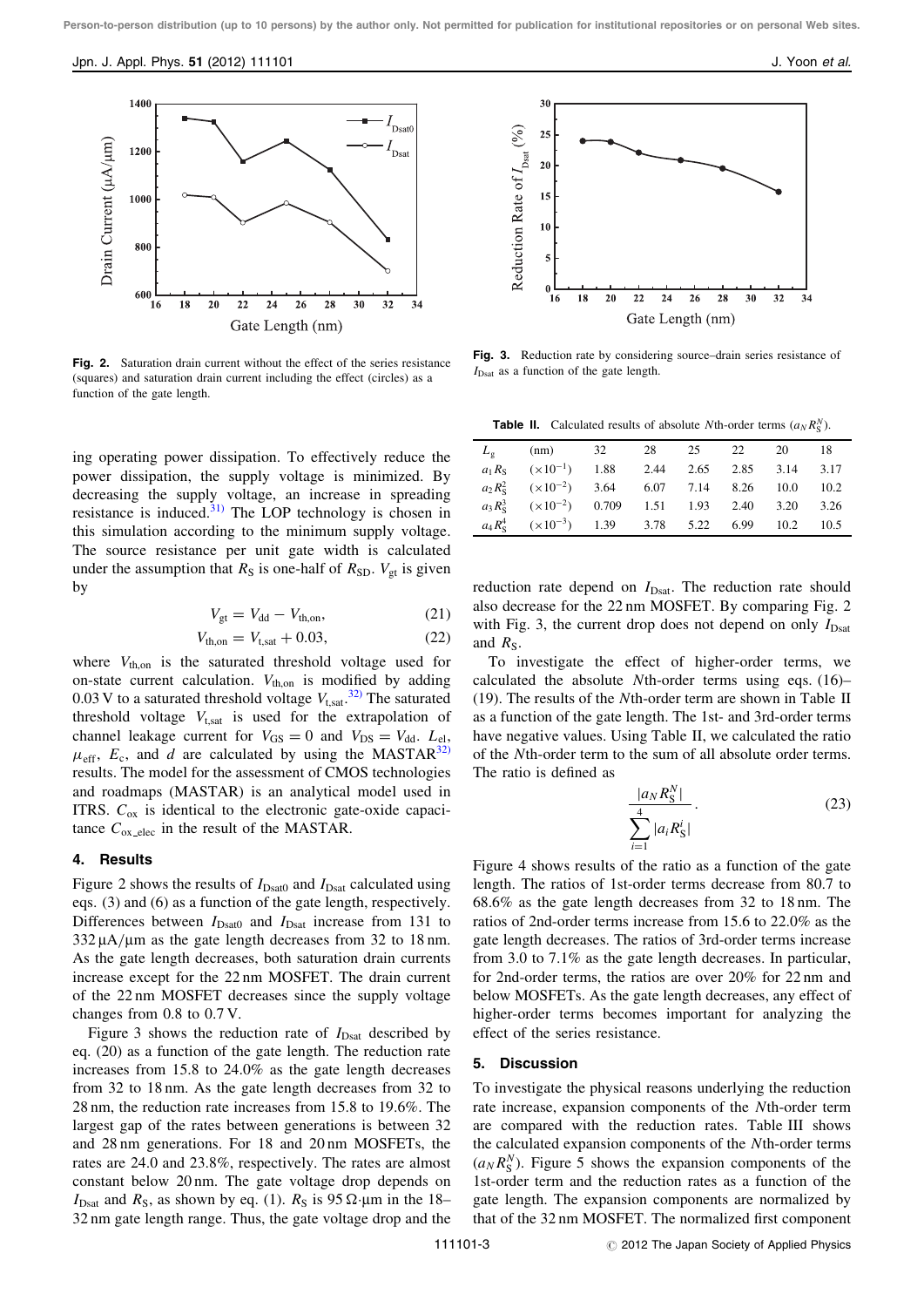

Fig. 4. Ratio of Nth-order term to the sum of all absolute order terms as a function of the gate length.

**Table III.** Calculated expansion components of Nth-order terms  $(a_N R_S^N)$ .

|                   |                  |                    |       | $L_{\varphi}$ (nm) |      |      |      |      |  |
|-------------------|------------------|--------------------|-------|--------------------|------|------|------|------|--|
|                   |                  |                    | 32    | 28                 | 25   | 22   | 20   | 18   |  |
|                   | First component  |                    | 0.989 | 1.34               | 1.48 | 1.57 | 1.80 | 1.82 |  |
| $a_1 R_S$         | Second component | $(x10^{-1})$       | 1.58  | 1.59               | 1.57 | 1.59 | 1.54 | 1.55 |  |
|                   | Third component  |                    | 1.20  | 1.15               | 1.14 | 1.14 | 1.13 | 1.12 |  |
|                   | First component  |                    | 0.978 | 1.78               | 2.19 | 2.48 | 3.24 | 3.31 |  |
| $a_2 R_s^2$       | Second component | $(x10^{-2})$       | 2.50  | 2.52               | 2.45 | 2.52 | 2.38 | 2.40 |  |
|                   | Third component  |                    | 1.49  | 1.35               | 1.33 | 1.32 | 1.30 | 1.28 |  |
| $a_3 R_{\rm s}^3$ | First component  |                    | 0.968 | 2.38               | 3.24 | 3.90 | 5.83 | 6.03 |  |
|                   | Second component | $(\times 10^{-3})$ | 3.95  | 3.99               | 3.85 | 4.00 | 3.67 | 3.73 |  |
|                   | Third component  |                    | 1.86  | 1.59               | 1.55 | 1.54 | 1.50 | 1.45 |  |
| $a_4 R_s^4$       | First component  |                    | 0.957 | 3.19               | 4.79 | 6.14 | 10.5 | 11.0 |  |
|                   | Second component | $(x10^{-4})$       | 6.24  | 6.33               | 6.02 | 6.34 | 5.66 | 5.78 |  |
|                   | Third component  |                    | 2.32  | 1.87               | 1.81 | 1.79 | 1.72 | 1.66 |  |

increases from 1 to 1.84 as the gate length decreases from 32 to 18 nm. As the gate length decreases from 32 to 28 nm, the first component increases from 1 to 1.35. For 18 and 20 nm MOSFETs, the first components are 1.84 and 1.82, respectively. The first components are almost constant below 20 nm. The increases in first components follows that in reduction rate. The second and third normalized components are about 1 at all gate lengths. There is no dependence on the gate length in the second and third components. The second component is the ratio of the supply voltage to the overdrive voltage. In other words, the supply voltage and the overdrive voltage are well scaled in these gate length regions. Below 32 nm MOSFETs, the first component is a dominant factor in the reduction in  $I_{\text{Dsat}}$ .

Figure 6 shows normalized first components of higherorder terms and the reduction rates as a function of the gate length. The first components increase as the gate length decreases. The increases in first components follow that in reduction rate, as in the case of the 1st-order terms. The second and third components are almost constant as a function of the gate length, as in the case of the 1st-order terms. The difference in first component between 32 and 18 nm increases from 0.84 to 2.39 for the 1st- and 2nd-order terms such an increase grows as the order increases. As the



Fig. 5. Normalized expansion components (dashed lines) of 1st-order term and the reduction rates (solid line) of  $I_{\text{Dsat}}$  as a function of the gate length.



Fig. 6. Normalized first components (dashed lines) of 2nd-, 3rd-, and 4thorder terms and the reduction rate (solid line) of  $I_{\text{Dsat}}$  as a function of the gate length.

degree of the order term increases from 1 to 4, the values of the higher-order terms decrease since the unnormalized values of the first components decrease, as shown in Table III.

As shown in Fig. 5, the increases in first components follow that in reduction rate. The first component is the ratio of the source resistance to the channel resistance. Since it is assumed that the source resistance is constant in this work, the reduction in saturation drain current is inversely proportional to the channel resistance. The channel resistance is proportional to  $I_{\text{Dsat0}}$  owing to the fact that the supply voltages are  $0.7$  and  $0.8$  V. In eq. (3),  $I_{\text{Dsat0}}$  is a function of  $\mu_{\text{eff}}$ ,  $C_{\text{ox}}$ ,  $V_{\text{gt}}$ ,  $E_{\text{c}}$ , and  $L_{\text{el}}$ . The effect of  $L_{\text{g}} \cdot E_{\text{c}}$ is insignificant, since  $E_c \cdot L_{el}$  is sufficiently small to ignore. The overdrive voltage drops by  $0.05 \text{ V}$  below 22 nm MOSFETs. The gate capacitance and the effective mobility are the most effective parameters in the saturation drain current  $(I_{\text{Dsat0}})$ . As shown in Fig. 3, the largest gap of the rates between 32 and 28 nm generations can be explained by the fact that high- $k$  dielectric materials are available as the gate insulator. Below 20 nm, problems of interface properties and compatibility of the high-k materials limit the decrease in equivalent oxide thickness  $(EOT) < 0.7$  nm.